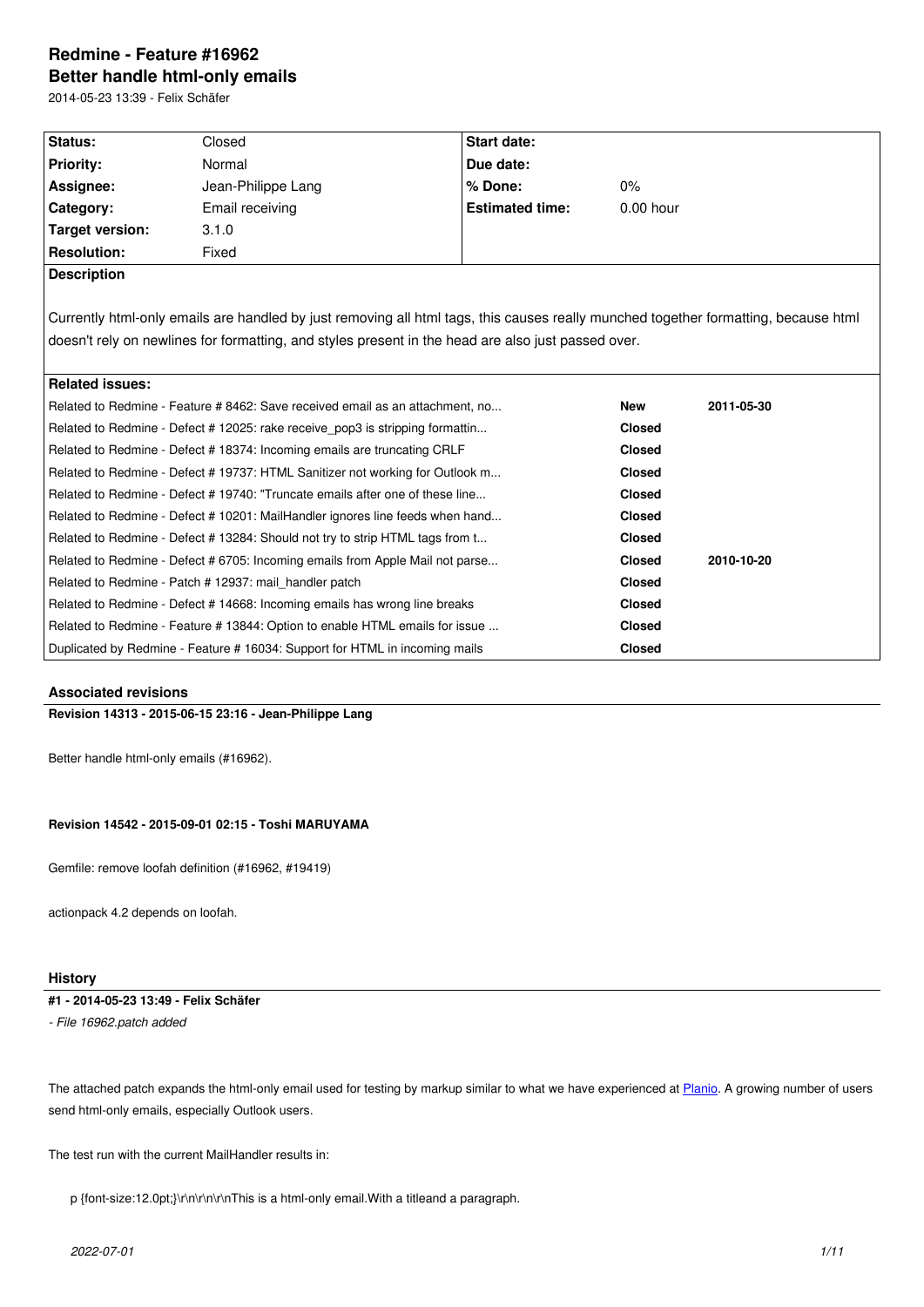There is content from the head and the actual email text is all squashed together.

The result with the patch applied is:

This is a html-only email.\r\nWith a title\r\n\r\nand a paragraph.

The loofah gem parses the html based on Nokogiri and tries to handle tags a little more intelligently than just removing them.

#### **#2 - 2014-05-23 13:57 - Jan from Planio www.plan.io**

- *Tr[acker c](https://github.com/flavorjones/loofah)hanged from Feature to Patch*
- *Status changed from New to Needs feedback*
- *Target version set to Candidate for next minor release*

# **#3 - 2014-05-23 14:07 - Felix Schäfer**

*- File 16962.2.patch added*

Here is an updated patch to only convert html parts to text and leave text parts alone.

#### **#4 - 2014-05-23 14:16 - Toshi MARUYAMA**

*- Tracker changed from Patch to Feature*

# **#5 - 2014-05-23 14:17 - Toshi MARUYAMA**

*- Duplicated by Feature #16034: Support for HTML in incoming mails added*

# **#7 - 2014-06-13 10:49 - Joe Darkless**

I think you are mixing things up. So to shed some light on this problem I'll be verbose. (if there are any misstatements feel free to correct them.) (Oh and I have redmine version 2.4.0)

There are 2 issues concerning HTML formatting from incomming mails.

# **The first one:**

# **Parsing incoming mails and storing them into database**

This process is made in app/models/mail\_handler.rb. Around line 400 there is a method called plain\_text\_body, which (imho) takes care of formatting/stripping email body and is called by receive\_imap method (indirectly)

This method really sux and doesn't work as it should at all. There can be 3 scenario email. Plaintext only email, HTML only email, plaintext with html both included in email.

If the plaintext email is sent, this method does its job more or less. Same with both formats included. It just grabs plaintext and its done. And It really had problem with HTML only email. And **thats** what you stated patch here is for... (though thew me an error that some method of loofa doesn't exist but I think thats due to my version of redmine) Without the patch the HTML mail is just stored in DB as is, without any striping. Anyway it shoud do the parsing for new lines (or BRs) better.

#### **The second one**

# **Displaying description content on issue page**

This bug is relevant mainly to CKEditor. If you have disabled CKEditor for Project the "plain-text" mail created issues are displayed corectly. But if you turn the "WYSIWYG" editor on there are no LINE BREAKS and the text is rendered on one line. Referring to issue 12025 ( http://www.redmine.org/issues/12025) there is probbably no processing of plain\_text to HTML to display the content properly. And this bug is still not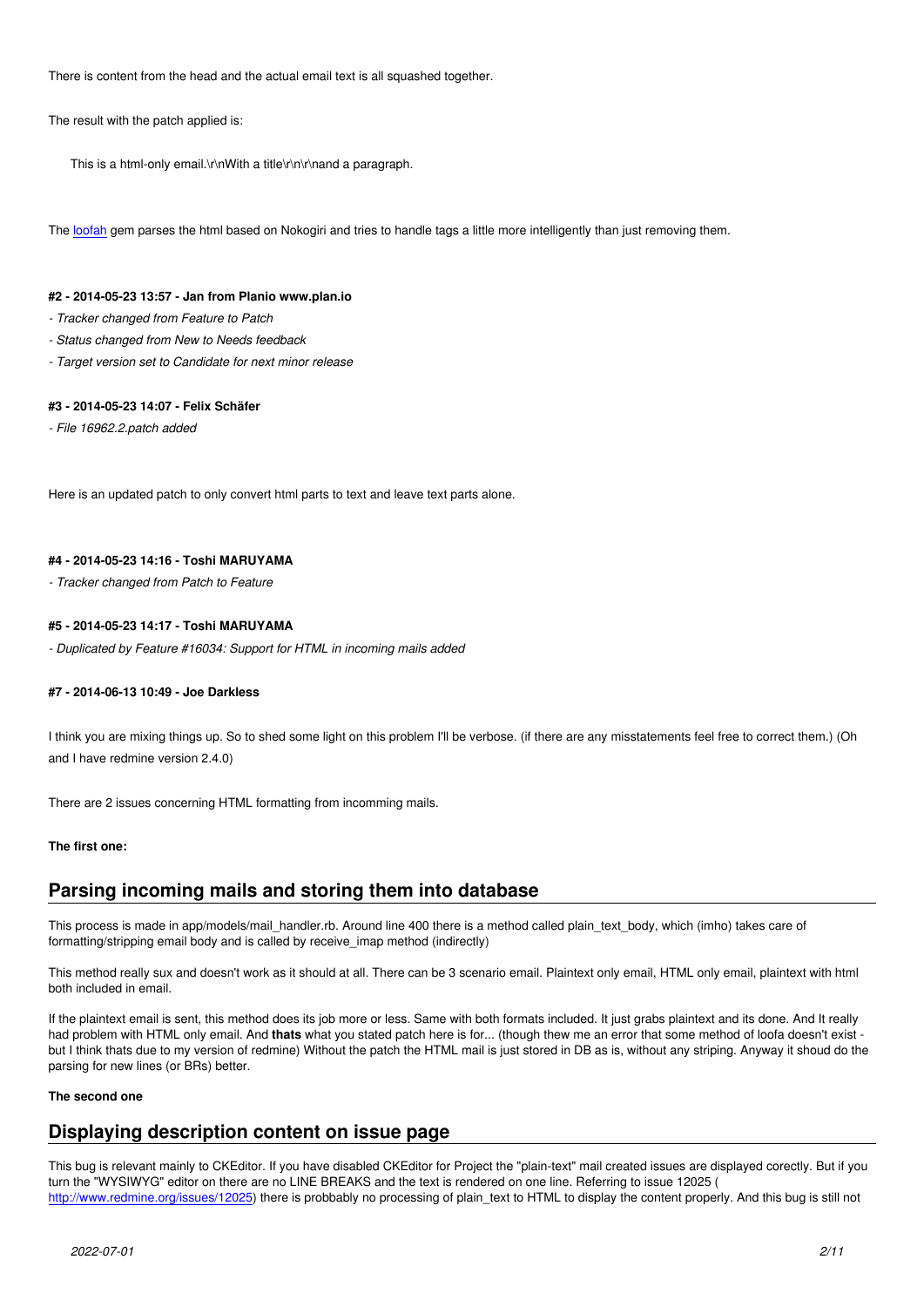solved by stated patch.

### **#8 - 2014-06-13 11:08 - Felix Schäfer**

Joe, you are right that this patch only treats your stated point 1, I don't think I stated otherwise either.

Your second point is irrelevant to core Redmine currently, as (at least last time I checked) Redmine ever only stores text with markup (textile or markdown) but at no time full html. If you use a rich text editor with your Redmine or if your Redmine stores plain HTML, it comes from a plugin and that would be the concern of the plugin author, not of core Redmine. This second point is thus not relevant here and I will not engage in further discussion about it in this ticket. If you think this is relevant to Redmine, please open another ticket about it.

# **#9 - 2014-06-13 11:26 - Felix Schäfer**

Joe Darkless wrote:

# *Parsing incoming mails and storing them into database*

*This process is made in app/models/mail\_handler.rb. Around line 400 there is a method called plain\_text\_body, which (imho) takes care of formatting/stripping email body and is called by receive\_imap method (indirectly)*

MailHandler#plain\_text\_body is exactly the method the proposed patch changes.

*This method really sux*

That's a little more harsh than what I'd say, but yes.

*and doesn't work as it should at all.*

No, it works as it should: provide a plain-text version of an incoming email's body. You might not agree with the method to achieve that goal, but it does achieve it.

*There can be 3 scenario email. Plaintext only email, HTML only email, plaintext with html both included in email.*

*If the plaintext email is sent, this method does its job more or less. Same with both formats included. It just grabs plaintext and its done. And It really had problem with HTML only email.*

If the email has at least one text-only part, then all text parts are kept. If the email has no text part but html parts, then all html parts are kept. Any html part then is stripped of all tags before being returned source:app/models/mail\_handler.rb#L431, but this tag-stripping is very basic and lacking.

*And thats what you stated patch here is for...*

Yes. The patch changes the handling of said html parts and instead of just blindly removing tags and tries to make some more sense of the html markup (still at a very basic level though).

I don't know what in the title or description made you think otherwise.

*(though thew me an error that some method of loofa doesn't exist - but I think thats due to my version of redmine)*

It shouldn't. Did you run bundle install after applying the patch and restarted your Redmine instance before trying it out? If this doesn't help, could you please provide me with the error you got?

*Without the patch the HTML mail is just stored in DB as is, without any striping.*

No. Vanilla Redmine doesn't store plain HTML anywhere in the DB, if that is the case for you this is caused by a plugin.

*Anyway it shoud do the parsing for new lines (or BRs) better.*

That is exactly what this patch addresses: currently the MailHandler will just drop for example <br/>khind means this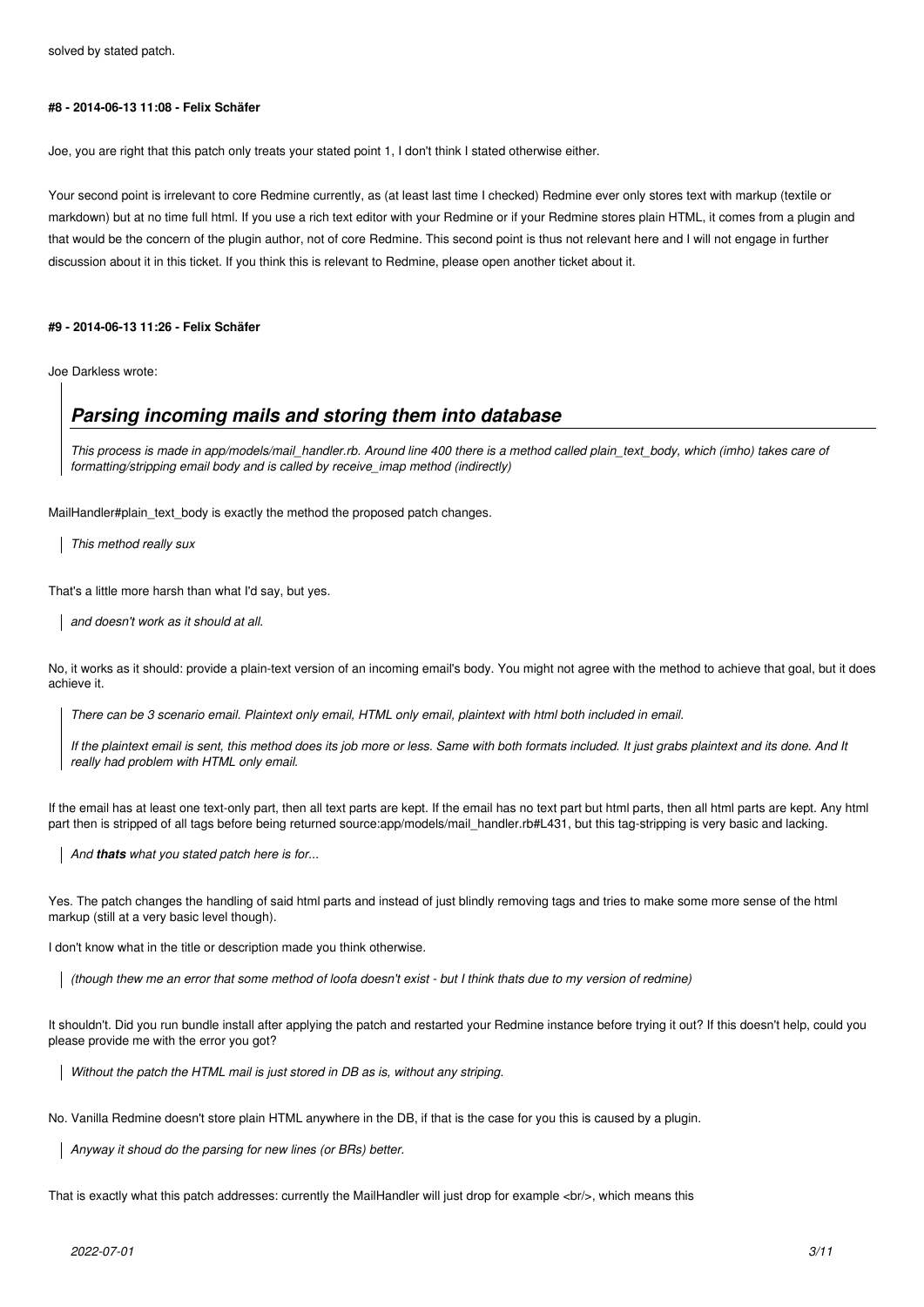will currently just become This is the first line.This is the second line.

whereas with the patch it would become This is the first line.

This is the second line.

I hope I was able to clear up any misunderstanding you had about this ticket or the attached patch.

# **#10 - 2014-06-13 12:24 - Joe Darkless**

Hello,

thanks for the fast response. I admit that I was a bit harsh, because as someone who learnt ruby during last 3 days by just diggin in the code I was upset. So sorry for that, I didn't mean it.

The reason that I have included reference to the second problem (which is connected to external plugin) was because to fix problem you need to fix both of the issues, and I think that also other shoud know that there is a problem. And I definitely understad that this has nothing to do with redmine core. So as a quickfix for the second stated issue I'm going to redirect others here: https://github.com/a-ono/redmine\_ckeditor/issues/89

Ok, and concerning the first issue, which is related to redmine core:

Yes I have run bundle install respectively (rvm 2.0.0 exec bundle install) And it fini[shed sucessfuly with loofa gem installed.](https://github.com/a-ono/redmine_ckeditor/issues/89)

Yes I have restarted httpd server (with passenger)

I have posted the error on pastebin http://pastebin.com/Cp3fCMhM (not sure about pasting politic so please feel free to post it here or include as a file) I really wasn't able to troubleshoot this error with my 3day knowledge of ruby and didn't find relevant issue on google.

### **#11 - 2014-06-13 12:39 - Felix Sc[häfer](http://pastebin.com/Cp3fCMhM)**

Joe Darkless wrote:

*thanks for the fast response. I admit that I was a bit harsh, because as someone who learnt ruby during last 3 days by just diggin in the code I was upset. So sorry for that, I didn't mean it.*

The Redmine code has a lot of baggage and really shows its age in some parts, so it's probably not the best codebase to get started with Ruby and Rails (sadly). I'd say kudos for keeping at it for 3 days :-)

*Ok, and concerning the first issue, which is related to redmine core:*

*Yes I have run bundle install respectively (rvm 2.0.0 exec bundle install) And it finished sucessfuly with loofa gem installed.*

*Yes I have restarted httpd server (with passenger)*

*I have posted the error on pastebin http://pastebin.com/Cp3fCMhM (not sure about pasting politic so please feel free to post it here or include as a file)*

*I really wasn't able to troubleshoot this error with my 3day knowledge of ruby and didn't find relevant issue on google.*

It seems I had developed the patch with Loofah 1.x and that since Loofah 2.0 has been released, which requires a little more legwork. Could you try adding

require "loofah/helpers"

at the top of the patched mail\_handler.rb? I don't have the time to test it right now, but that should do it.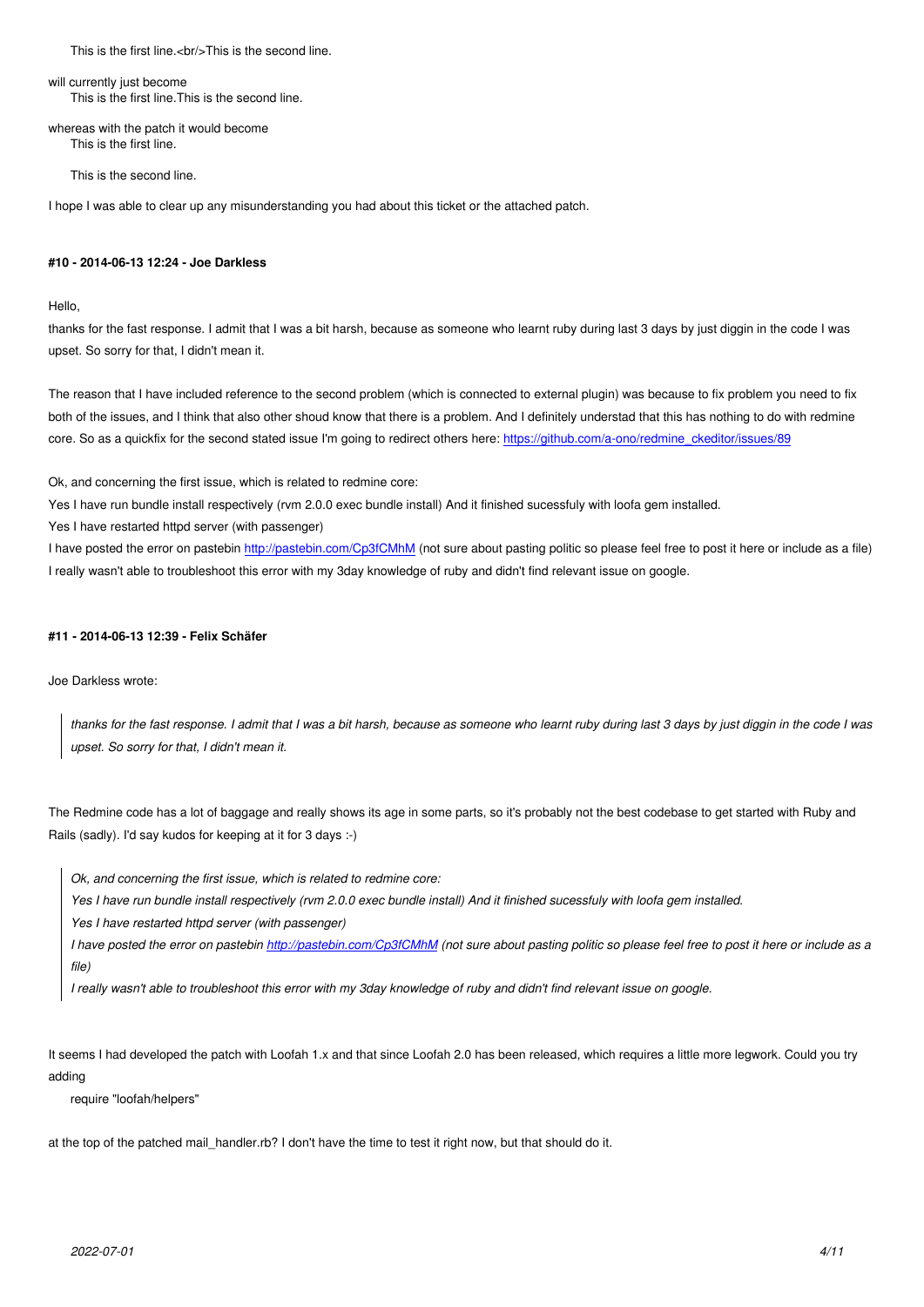Felix Schäfer wrote:

*It seems I had developed the patch with Loofah 1.x and that since Loofah 2.0 has been released, which requires a little more legwork. Could you try adding*

*[...]*

*at the top of the patched mail\_handler.rb? I don't have the time to test it right now, but that should do it.*

Yes that fixed the problem. Thank you very much.

#### **#13 - 2014-06-16 08:59 - Joe Darkless**

Excuse me for inconvenience but I don't know how to link issue 'Related to' another record.

This Issue is somehow related to Feature http://www.redmine.org/issues/8462 and in my opinion it is good to know.

# **#14 - 2014-07-13 03:08 - Toshi MARUYAMA**

*- Related to Feature #8462: Save receive[d email as an attachment, not as a co](http://www.redmine.org/issues/8462)mment added*

# **#15 - 2014-07-25 04:34 - Yehuda Katz**

Patch 2 works for me (although I had to apply it manually, it did not patch cleanly). I also had to add the require "loofah/helpers" line.

# **#16 - 2014-08-10 02:11 - Toshi MARUYAMA**

*- Related to Defect #12025: rake receive\_pop3 is stripping formatting and new lines added*

# **#17 - 2014-11-29 11:35 - Felix Schäfer**

Just a quick note that Rails starting with 4.2.0 will use Loofah internally http://edgeguides.rubyonrails.org/4\_2\_release\_notes.html#html-sanitizer So this will only be an additional dependency until then.

#### **#18 - 2014-12-18 04:31 - Toshi MARUYAMA**

*- Related to Defect #18374: Incoming emails are truncating CRLF added*

#### **#19 - 2014-12-23 03:53 - Krishna Gollamudi**

Felix Schäfer wrote:

*Just a quick note that Rails starting with 4.2.0 will use Loofah internally http://edgeguides.rubyonrails.org/4\_2\_release\_notes.html#html-sanitizer So this will only be an additional dependency until then.*

After applying this patch and reverting the changes, I am getting Gem not f[ound errorrs. Can you please help me? Here below is the complete log.](http://edgeguides.rubyonrails.org/4_2_release_notes.html#html-sanitizer) .0.21/helper-scripts/passenger-spawn-server 102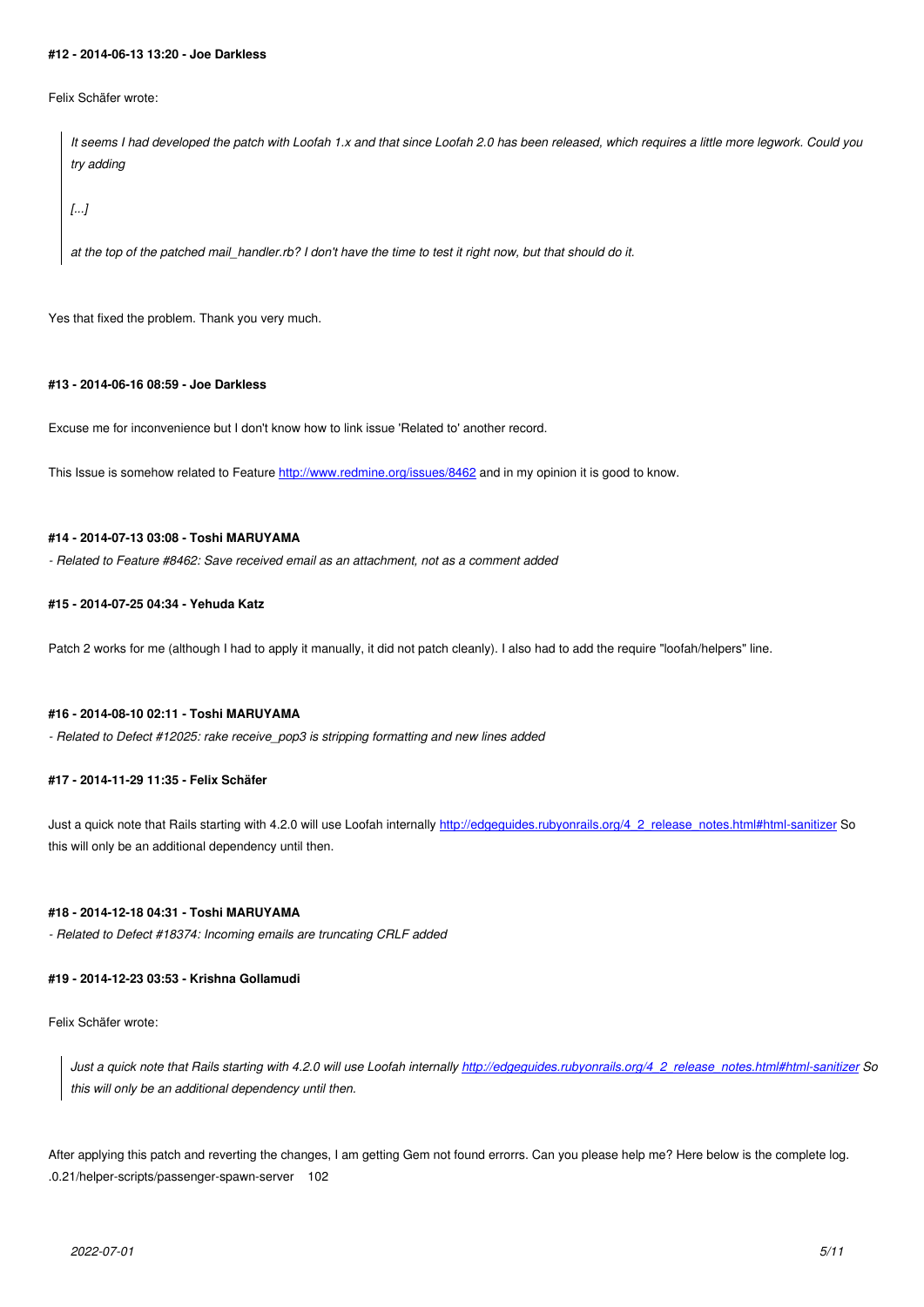#### **#20 - 2014-12-23 07:53 - Felix Schäfer**

Make backups before applying patches.

Other than that, I think that running bundle install in your Redmine directory and restarting apache should do the trick.

#### **#21 - 2014-12-23 08:42 - Krishna Gollamudi**

Felix Schäfer wrote:

*Make backups before applying patches.*

*Other than that, I think that running bundle install in your Redmine directory and restarting apache should do the trick.*

I did, but still having the issues. The Gem is installed but somehow it is not being detected. Here is my bundle env. Do you find anything missing?

# **#22 - 2014-12-23 08:46 - Felix Schäfer**

Check if you can run the built-in rails console or server for Redmine. If it works, the problem is with Passenger or your Passenger configuration.

# **#23 - 2014-12-23 08:47 - Felix Schäfer**

(and this is the wrong place to get help with your installation, as it has nothing to do with the original ticket. For further help I suggest heading to the forums.)

### **#24 - 2014-12-27 07:47 - Krishna Gollamudi**

Felix:

I am able to identify the root cause and fix it. Has to do with the ruby and gems path but my emails are still loosing the HTML tags while loading into Redmine. Does your above patch works for Redmine 2.5.2 ?

# **#25 - 2014-12-27 12:38 - Jean-Philippe Lang**

*- Target version changed from Candidate for next minor release to Candidate for next major release*

With the patch applied, new lines are inserted as expected but this doesn't solve 2. of #13209: new lines in incoming html should be removed, eg.

<p>This is a paragraph</p>

should be converted to a single line: "This is a paragraph".

**#26 - 2014-12-27 12:42 - Jean-Philippe Lang**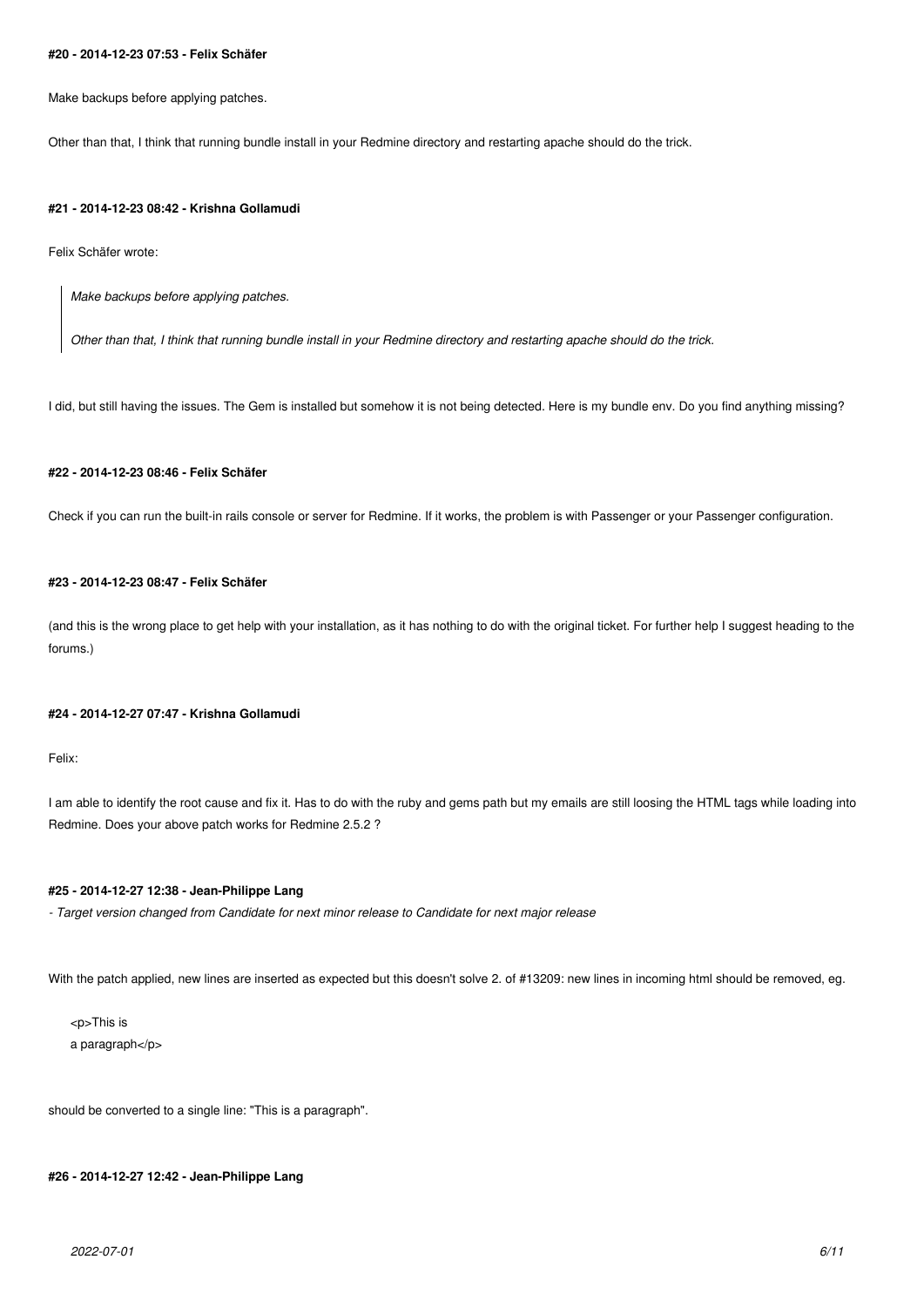A simple fix could be gsub(/\s+/, ' ') the html before processing it with Loofah.

#### **#27 - 2014-12-27 15:42 - Krishna Gollamudi**

Jean-Philippe Lang wrote:

*With the patch applied, new lines are inserted as expected but this doesn't solve 2. of #13209: new lines in incoming html should be removed, eg.*

*[...]*

*should be converted to a single line: "This is a paragraph".*

Jean, Are you able to retain tables coming from the incoming emails?

#### **#28 - 2014-12-27 15:59 - Felix Schäfer**

Krishna Gollamudi wrote:

*I am able to identify the root cause and fix it. Has to do with the ruby and gems path but my emails are still loosing the HTML tags while loading into Redmine. Does your above patch works for Redmine 2.5.2 ?*

That's the point: before the patch, if the incoming email has no text-part, the html-part is taken, but with all HTML tags removed. With the patch, in the case of no text-part, the html-part is taken, still with all HTML tags removed, but with certain tags replaced with newlines to keep paragraphs and alike.

# **#29 - 2014-12-27 16:23 - Felix Schäfer**

Jean-Philippe Lang wrote:

*With the patch applied, new lines are inserted as expected but this doesn't solve 2. of #13209: new lines in incoming html should be removed, eg.*

*[...]*

*should be converted to a single line: "This is a paragraph".*

I had not considered this case. I'll see if there is an option in loofah so that a wholesale replacing of all whitespaces in the whole document is not needed.

# **#30 - 2014-12-27 16:25 - Felix Schäfer**

Krishna Gollamudi wrote:

*Jean, Are you able to retain tables coming from the incoming emails?*

If you mean html tables: no, this method transforms the html-part of a text-part-less email to a somewhat equivalent text, but does not know about textile or markdown markup that might be used to render that text.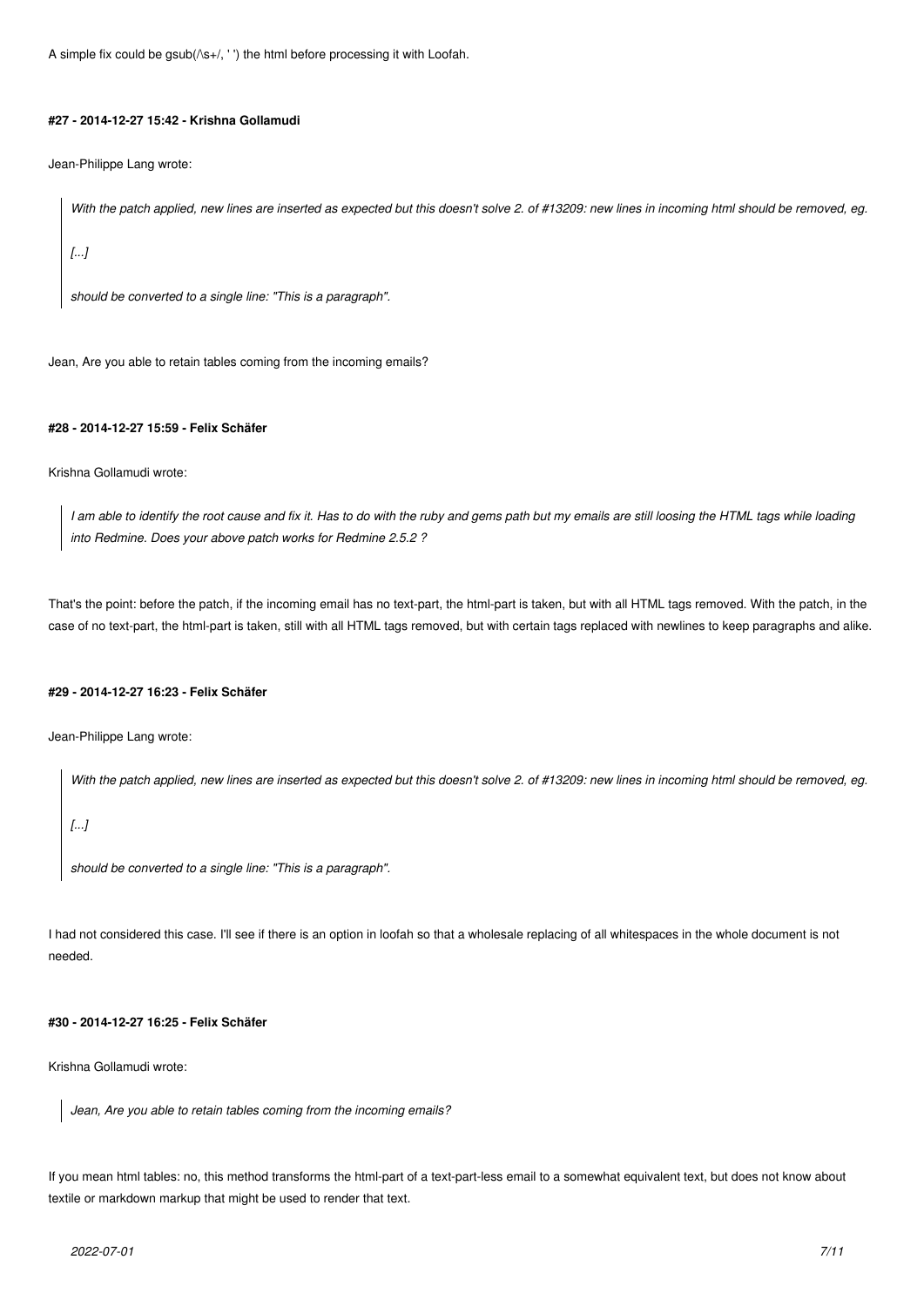# **#31 - 2014-12-27 18:51 - Krishna Gollamudi**

*- File Snip20141227\_1.png added*

Felix Schäfer wrote:

*Krishna Gollamudi wrote:*

*Jean, Are you able to retain tables coming from the incoming emails?*

*If you mean html tables: no, this method transforms the html-part of a text-part-less email to a somewhat equivalent text, but does not know about textile or markdown markup that might be used to render that text.*

Felix, I mean if the incoming email has data like the attached, then the issue is getting created just with the text in separate line.

# **#32 - 2014-12-29 11:06 - Felix Schäfer**

Krishna Gollamudi wrote:

*Felix, I mean if the incoming email has data like the attached, then the issue is getting created just with the text in separate line.*

I guess that would be the case, but I'd have to test that. Could you either attach to this issue or send me (my email address should be on my user page) if you'd rather not have it accessible here the source of an email (in .eml format) with such a table so that I can test it?

#### **#33 - 2014-12-29 17:39 - Krishna Gollamudi**

*- File Test Email.msg added*

Felix Schäfer wrote:

*Krishna Gollamudi wrote:*

*Felix, I mean if the incoming email has data like the attached, then the issue is getting created just with the text in separate line.*

*I guess that would be the case, but I'd have to test that. Could you either attach to this issue or send me (my email address should be on my user page) if you'd rather not have it accessible here the source of an email (in .eml format) with such a table so that I can test it?*

No problem Felix. Here is the email in .msg format straight from my outlook account.

# **#34 - 2015-01-05 23:49 - Krishna Gollamudi**

Got any update Felix??

### **#35 - 2015-01-09 14:31 - Felix Schäfer**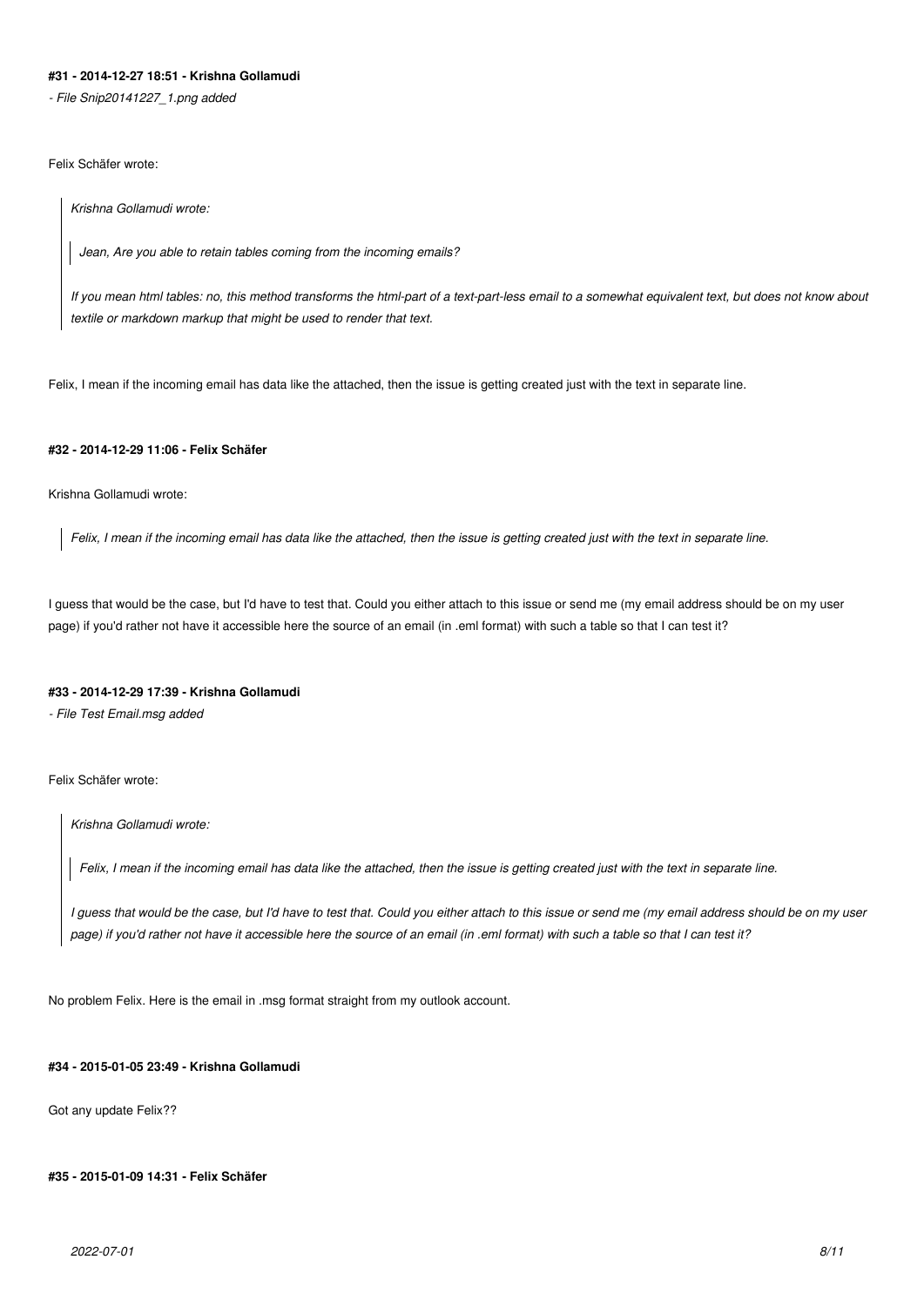Krishna, I had first to transform your .msg file to .eml format, I'm not sure how good the converters are, but I was able to see the same content as is visible in your screenshot.

#### The result from the eml file is:

\n\n \n\nTeam project: \n\nTe\n\nArea: \n\n\\\\Te\\\\OH 30\n\nIteration: \n\n\\\\Te\\\\OH 30\\\\Iteration 1\n\nAssigned to: \n\nKP\n\nState: \n\nNew\n\nReason: \n\nNew\n\nChanged by: \n\nGo\n\nChanged date: \n\n12/19/2014 3:21:02 PM\n\nChanged fields \n\nField \n\nNew Value \n\nHistory\n\nPer triage QA confirmed this is happening when user trying to see history.\n\n \n\nField \n\nNew Value \n\nOld Value \n\nTriage\n\nNeed More Info - Dev\n\nNeed More Info - QA\n\nAssigned To\n\nKP\n\nGo\n\n \n\n

which basically means that every table cell gets thrown on its own line. The first few lines would look like:

| <b>START</b>                                |
|---------------------------------------------|
| Team project:                               |
| Te                                          |
| Area:                                       |
| \\Te\\OH 30                                 |
| Iteration:                                  |
| \\Te\\OH 30\\Iteration 1                    |
| Assigned to:                                |
| <b>KP</b><br><b>END</b>                     |
| With the current method that would be like: |

#### START

Team project: TeArea: \\Te\\OH 30Iteration: \\Te\\OH 30\\Iteration 1Assigned to: KP END

Please note that the converted .eml had a text part, so the patch proposed here would not change how this email is imported to Redmine, as the text part has precedence over the html part in any case.

#### **#36 - 2015-01-09 14:40 - Felix Schäfer**

Jean-Philippe Lang wrote:

*A simple fix could be gsub(/\s+/, ' ') the html before processing it with Loofah.*

I though about it a bit more and that would also mangle whitespace in places where it is significant in html, for example in blocks. For whitespace that wouldn't be a problem as it would be just text in textile, where any number of whitespace will just get collapse in the rendered html afterwards, but

would then be changed to

and converted to \nfoo bar baz\n instead of \nfoo\nbar\nbaz\n.